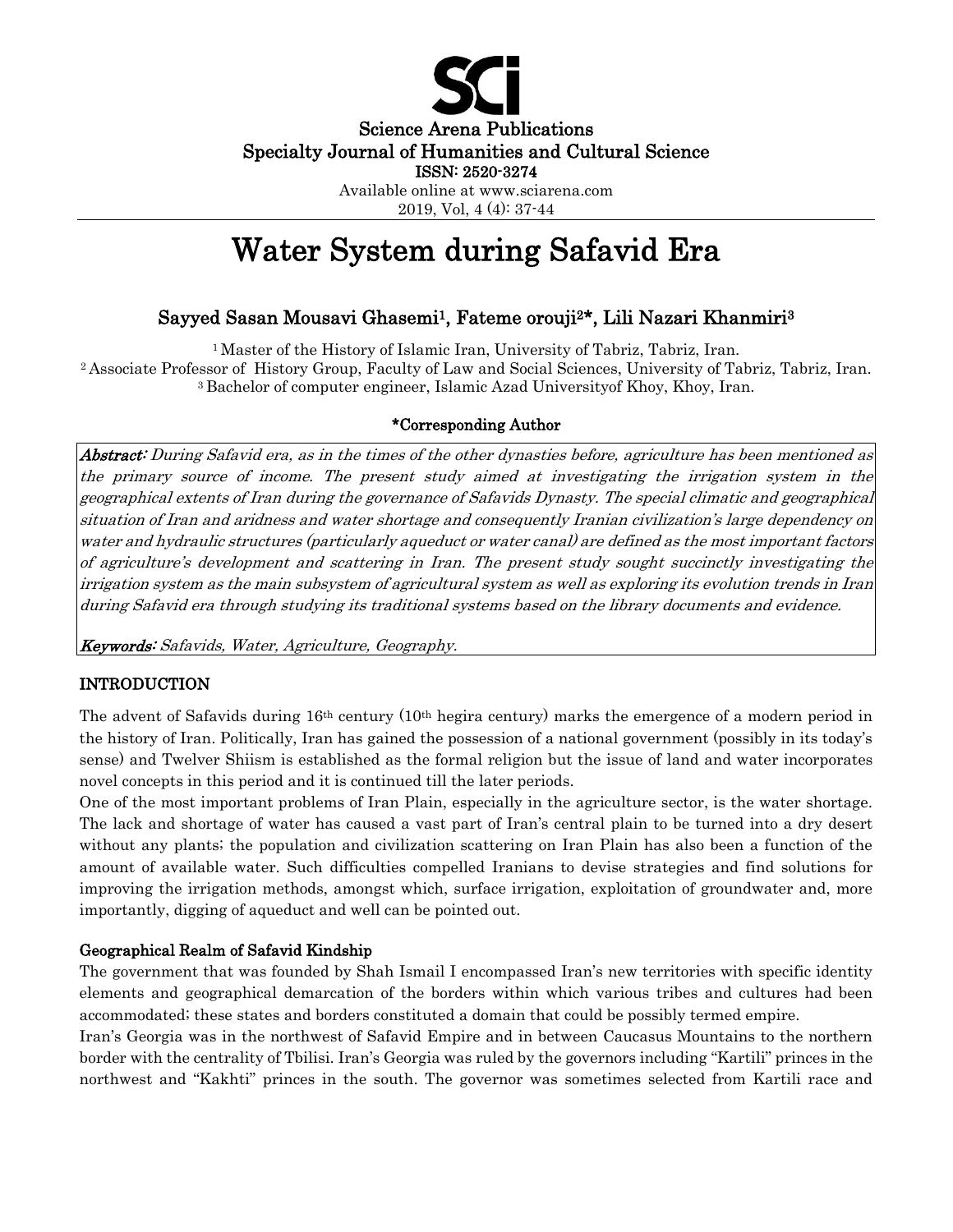occasionally from Kakhti Tribe. Tbilisi was the capital of Georgia and, in the meanwhile, center of Kartili (Lawrence, 1985).

The vast state of Azerbaijan was in the southwest of Georgia with cities like Chekhor Sa'ad (Irvan), Nakhjavan, Qarabaq, Ganjeh, Ardabil, central Tabriz and Biglar Beyg-ruled Azerbaijan. Of course, Chekhor Sa'ad with the centrality of Irvan and Qarabaq with the centrality of Ganjeh had their own independent Biglar Beygs [governors] (Claus, 1970). The governor-ruled the state of Kurdistan or Ardalan with the centrality of Sanandaj which was in the south of Azerbaijan. This state was limited in the south to Kermanshah State with the centrality of Kermanshah as the main route from Baghdad to Qazvin thence to Khorasan.

The large state of the Non-Arabs' Iraq was in the eastern side of Kurdistan and Kermanshah and it was previously called "Al-Jibal" (Mostawfi, 1983). Besides Isfahan, the non-Arabs' Iraq embraced states like Ali-Shokr (Hamadan) realm, Qazvin, Tehran, Qom, Saveh, Kashan, Natanz, Na'ein, Ardestan, Abarkuh, Qomsheh, Chahar Mahal, Khansar, Golpayegan, Mahallat and so on (Lawrence, 1985).

Lorestan's mountainous governor-ruled state was in the southeast of Kermanshah with Khorram Abad in the land of "Fiuli Lors" having been its capital. The governor-ruled Arabia (Khuzestan) state was in the southern section of Lorestan; as written in Dastur Al-Moluk, it has been larger and higher in terms of numeroisty of tribes and nomads than the other governor-ruled states. Governorship has been hereditary in this state and held by Mosha'asha' Family, founder of the Arabian Mosha'asha'eiyan Dynasty as the descendants of the great prophet of Islam (may Allah bestow him and his sacred progeny the best of His regards) (Muhammad Rafi'e Ibn Hasan Mirza Sami'a, 2006).

The great Bakhtiari tribe resided the mountainous region in the east and northeast of Khuzestan but its chieftain had not yet reached the rank of governorship. It was so until the late Safavid Era that the tribe gained prestige and importance and ranked second after Georgia's governorship. The mountainous state of Kohgiluyeh and then the large state of Fars was in the adjacency of Bakhtiari soil. This state had been stretched from the top of Persian Gulf to Hormuz Strait with Shiraz being its capital and Gambron Port being one of its cities (Lawrence, 1985). Kerman or the old "Karmania" was positioned in the southeast of Fars with its capital having the same name. On the east, Kerman was limited to the vast plains of Kavir-e-Lut that separated it from Sistan State.

Land of Makran was in the southeast of Kerman and it was stretched to Baluchestan region which was itself extended on the east to India's Mongolian Empire and resided by Baluch Barahuni Tribes (Lawrence, 1985).

Safavid Empire encompassed the large Khorasan that was stretched to Marv on the east. The most important cities of Khorasan were Mashhad, Herat, Kandahar and Marv.

Astar Abad State was in the northwest of Khorasan and at the side of Caspian Sea with Turkman Tribes being part of its residents. The most important of these tribes were firstly Koklan and Yamut and then Ashaqeh Bash and Yukhari Bash. On the west of Astar Abad, the coastal Mazandaran and Gilan states were positioned with Rasht and Lahijan being their cities and the latter being the major center of silk production.

Of course, the "Arabs' Iraq" State with the centrality of Baghdad in the west and Kandahar in the east were repeatedly exchanged between Iran and Ottomans and also between Iran and India with the former being more under the domination of Ottomans and the latter being more in control of Iran.

# Mirab [Water Supervisor]

Being commissioned to the irrigation affairs, Mirab was considered as one of the important and, in the meanwhile, local governmental ranks. Mirabi rank has been more important and greater in the capital, i.e. "Isfahan's Dar Al-Saltaneh". For example, Ali Beyk who was Isfahan's Mirab during the governance of Shah Abbas I simultaneously held the army commander position of Khorasan, as well<sup>1</sup>. Isfahan's Mirab closely cooperated with Isfahan's minister and sheriff. However, the appointment of Mirab in the other states was

<sup>&</sup>lt;sup>1</sup> Bastani Parizi, "politics and economy of Safavid Era", p.67: following the complaints by the people, Ali Beyk was discarded from the army commander position of Khorasan and he was also deposed from Mirabi Rank because of behaving improperly.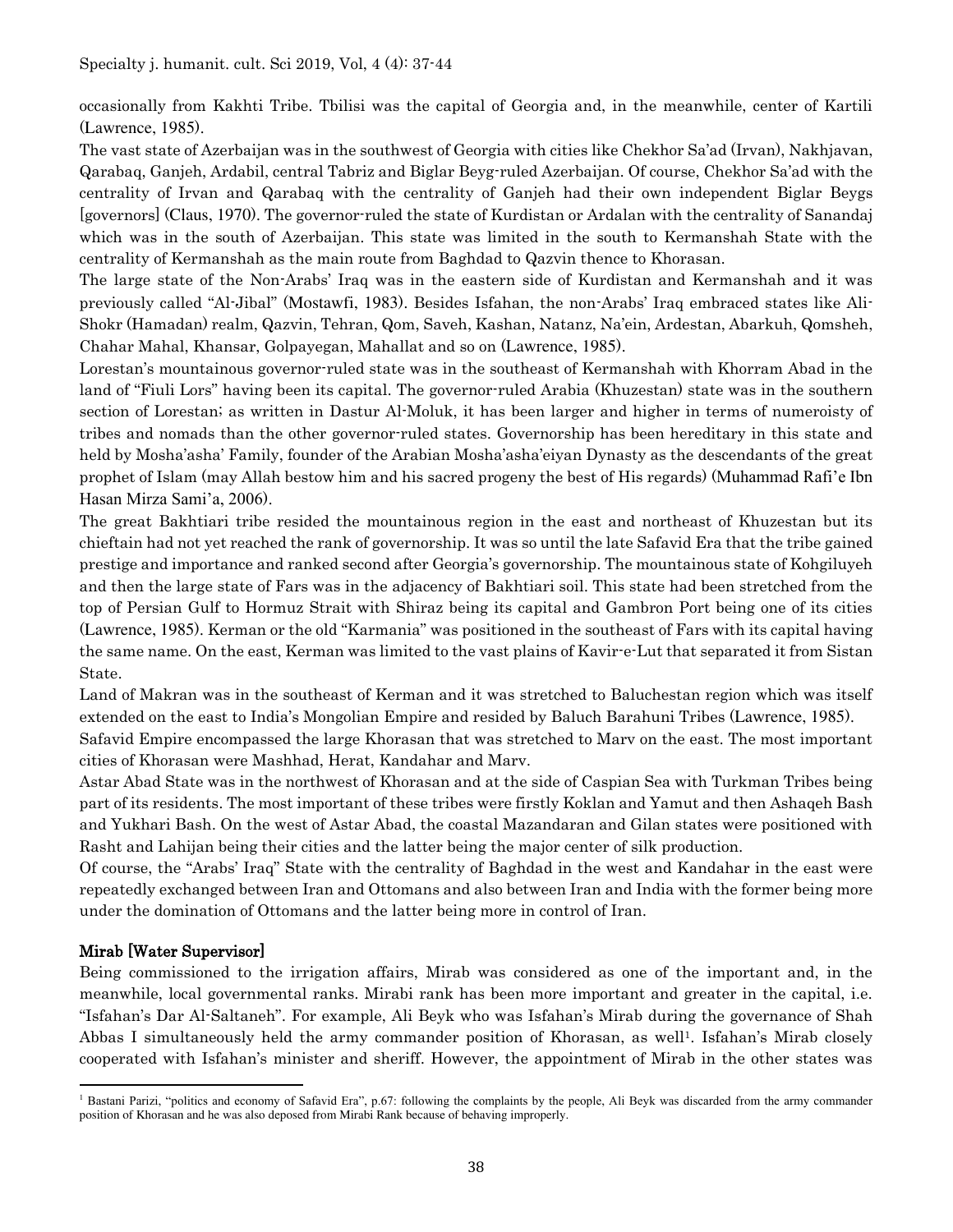different depending on the water conditions of every locality. For instance, in the large cities that were at the side of rivers, the central government appointed the Mirab but, in smaller cities, such an appointment was conducted either by the government or by the landlords<sup>2</sup>. In some regions, as well, farmers shouldered the water distribution management. Mirab position was considered as an important job in many spots like Isfahan, Shiraz, Marv and others and it has been more hereditary in such a way that Haji Muhammad Ali Nami who had inherited this rank from his father and having reached the Mostawfi [treasurer] rank during the late Safavid Era, had his sons still appointed as Mirabs till the end of Zandiyeh Era (Lambton, 2014).

The same way that the Mirab rank was a lofty position, it also had a lot of benefits, as well. In line with this, various figures have been mentioned in different sources as the revenues for the Mirabs. According to "Safavids' scroll" that was pertinent to the quality of distributing and regulating water in Zayandehrud, Mirab and his servants received six hundred and thirty tomans and two Qirans and twelve Shahis as their salary<sup>3</sup>. Based on Sharden's estimation, Minorsky has mentioned that Mirabs received over fourteen thousand Tomans annually as their salary; he also added that this sum has been in addition to the money collected by Mirabs' subordinates.

#### The Most Important Water Resources in Safavid Iran's Geography

Iran plain and the adjacent regions that constituted Safavid Empire had different conditions in terms of the water resources' quality and quantity and their way of exploitation. One of the most important sources used herein for investigating the issue is the geographical book "Nozhat Al-Qolub" by Hamdollah Mostawfi Qazvini, who has carefully dealt with Iran's geographical issues. The eighth century was the period at which Iran gradually left behind the devastations caused by Mongols' raid and the agricultural and irrigational situations became better. Thus, the geographical data in Nozhat Al-Qolub can be used as a basis for the studies on this subject during Safavid Era because the natural geographical phenomena could not have undergone so much of a change in nature during this span of time. The most important water resources in Safavid Era's Iran can be divided into several geographical regions:

#### A) Azerbaijan and Regions in Northern Iran

As the first capital city of Safavids, Tabriz has been the focal point of a great many of the rulers 'attention since long ago. This city's reconstruction and expansion was commenced especially after the Mongols' period. In this city and its villages, there were many gardens and farmlands that, as put by Mostawfi Qazvini, were irrigated by the waters from Sardorud and Mehranrud Rivers as well as by nine hundred and several aqueducts that had been dug by the rich in the past. However, these waters were not adequate for irrigating all the farms and waters since wells were incumbently utilized for doing so (Mostawfi, 1983). Mehranrud that supplied irrigation water to the suburbs of Tabriz and Sardorud and provided the southern and western regions with water, were both stemmed from Sahand Mountains. These two rivers joined in the north of Tabriz to form Rudsarav or the very "confluence" that was also known as "Sorkhab" and eventually poured into Urmia Lake (Le Strange, 1988).

After Tabriz, the city of Maraqeh was also supplied with water from a river called "Safi". This river, as well, stemmed from Sahand Mountains and, after passing through Maraqeh, irrigated many of the farms and gardens. One of the other important and holy cities in Azerbaijan State during Safavid Era was the city of Ardabil as the burial place of Safavids' ancestors. The city was provided with water from Andarbab River that originated from Sabalan Mountains. Mostawfi Qazvini stated that "since the river passed through Ardabil, it is also called 'Abardabil'; it subsequently joins the water of Ahar and pours into Aras". He has mentioned a length of about 150km for the river (Mostawfi, 1983). The northern section of Azerbaijan and "Aran" State was irrigated by the two rivers of Aras and Kor with the former being called "Araxus" and the second being called "Cyrus" by the Greek (Le Strange, 1988). Aras originated from Qaliqa and Arzan Al-Rum mountains. After passing through Armenistan and

<sup>2</sup> Mirza Rafi'a, "Dastur Al-Moluk", p.427 (explanations section)

<sup>&</sup>lt;sup>3</sup> Minorsky, "administrative organization of Safavid Government", p.155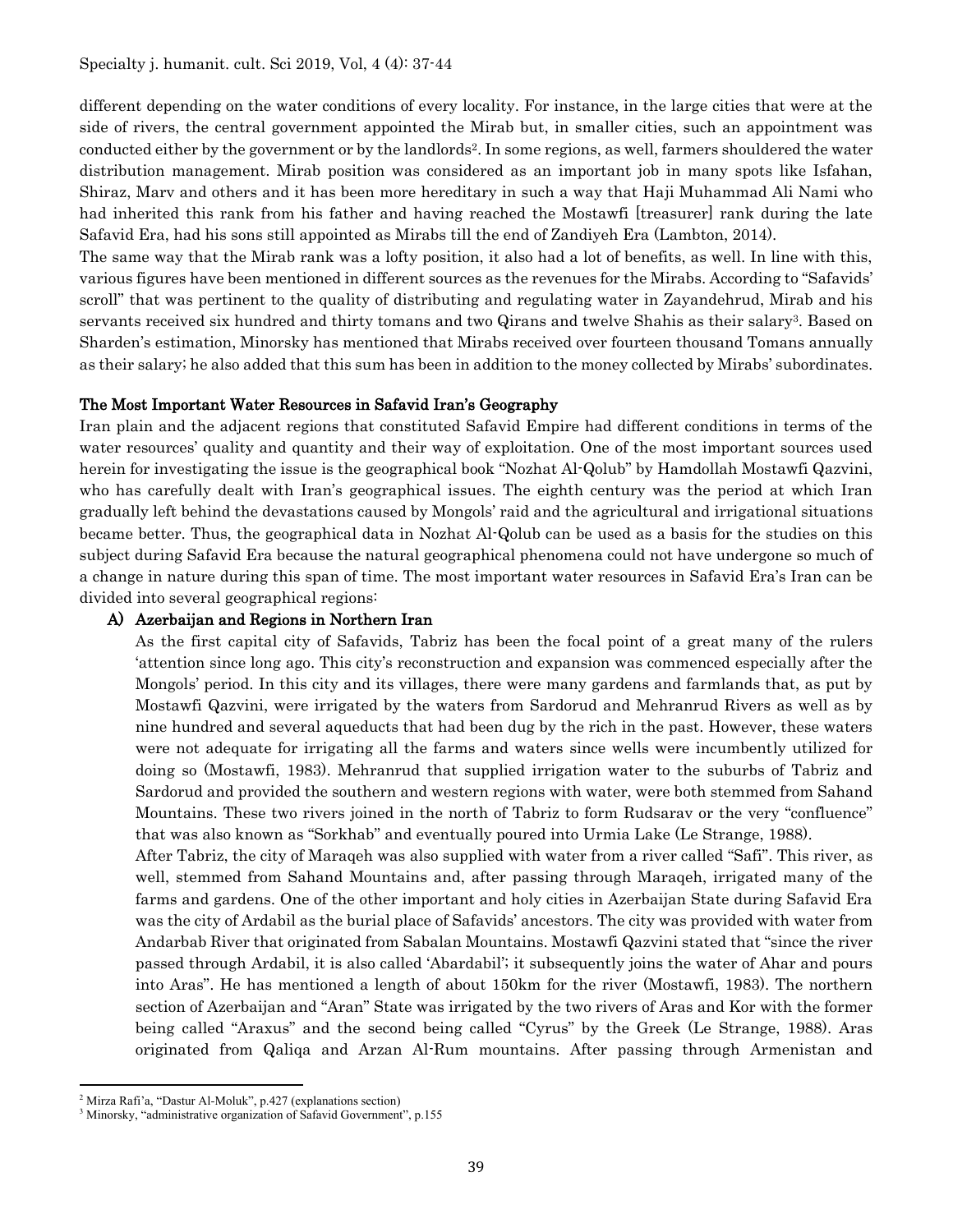Azerbaijan's states and irrigating many farmlands in these regions, they joined the water in Kor and Qarasu Rivers and poured into Caspian Sea in the vicinity of Gashtasfi (Mostawfi, 1983). However, there were many water resources and rivers in the northern states (in the periphery of Caspian Sea) with a lot of rainfalls; amongst these and as found out in the geographical resources, three rivers played a prominent role in the prosperity and irrigation of the near farmlands:

- 1) Sefidrud that was composed of two primary tributaries: One being Taleqan's main stream that, as opined by Mostawfi Qazvini, was per se comprised of two branches, one of which flew from Qazvin's Taleqan Mountains and the other one flew from Nasrotakhmas" which is unknown to us. According to Mostawfi Qazvini, the water of Sefidrud was not used so frequently and part of it was employed for irrigating the farms on Gilan Plateau and the rest poured into the sea (Mostawfi, 1983).
- 2) Tifuri River which is the very Gorgan River that Mostawfi called it "Jorjan Water" in eighth century stating that it sources from Asnad Mountains in Mazandaran and that most of it is idly left to pour in Caspian Sea after irrigating the farmlands. The river is 900km in length (Mostawfi, 1983; Le Strange, 1988).
- 3) Atrak stemmed from Khorasan's mountains and poured into Caspian Sea. This river also is used to irrigate many farmlands and orchards on its route. The river is mentioned to have been 748km in length (Mostawfi, 1983).

## B) The Most Important Water Resources in Khorasan and Sistan

In Khorasan's regions, two important rivers that have had a considerable role in the prosperity and agricultural booming of their basin can be pointed out. These two rivers were:

- 1) Marqab or Marvrud that originated from Qur Mountains in the eastern north of Herat and, after passing through the lesser and the greater Marvs, was divided into a large number of ditches and the rest of it sank in the sandy lands of Qaz Desert (Le Strange, 1988).
- 2) Herat River or Harirud also originated from Qur Mountains and was used for irrigating the farmlands in Herat Valley through separating several ditches from it. Mostawfi Qazvini has named nine streams of water that had been separated from it for the irrigation of the regions in the periphery of Herat. The additional water of this river sank into the northern deserts of Sarakhs (Le Strange, 1988).

But, the largest river used for supplying water to Sistan State was the very well-known river of Hilmand or Hirmand. It was also called Abzareh for it eventually poured into Zareh Lake. This large river originated from the mountains in Ghazni and Bamyan that are currently situated in Afghanistan's territory. Five large streams were separated from Hilmand, namely 1) Ta'am or Kharobar ditch that was used for supplying water to the lands outside Zaranj gates; 2) Bashtrud ditch; 3) Sanarud ditch that went to the center of the state; 4) Sho'beh ditch that irrigated the lands of about thirty villages; and 5) Mileh Ditch. Of course, there was also a smaller ditch that had been separated before the river's arrival at the sea and it was known as Kerak Ditch (Le Strange, 1988). In the state of Sistan as in the other states, as well, small rivers have also been flowing like Rudfereh, Rudkhash and others.

#### C) Water Sources and Irrigation in Non-Arabs' Iraq

In their geographical divisions, Nozhat Al-Qolub as well as the other sources from Safavid Era have repeatedly mentioned the name "non-Arabs' Iraq" and "Arabs' Iraq". Such a classification is said to have become mistakenly made since Seleucids Era does not clarify exact delimitations (Le Strange, 1988). However, Mostawfi Qazvini has used the term "non-Arabs' Iraq" in 8th century for the regions in a stretch from Ray to Zanjan's limits, Isfahan, Hamadan (except Kermanshah) and the same classification has also been utilized in the present study:

#### 1) Ray, Qazvin and Zanjan

The very vast plateau encompassed an area from Ray to Qazvin as well as the periphery of Zanjan constituted an important part of the non-Arabs' Iraq. The surface water resources of this region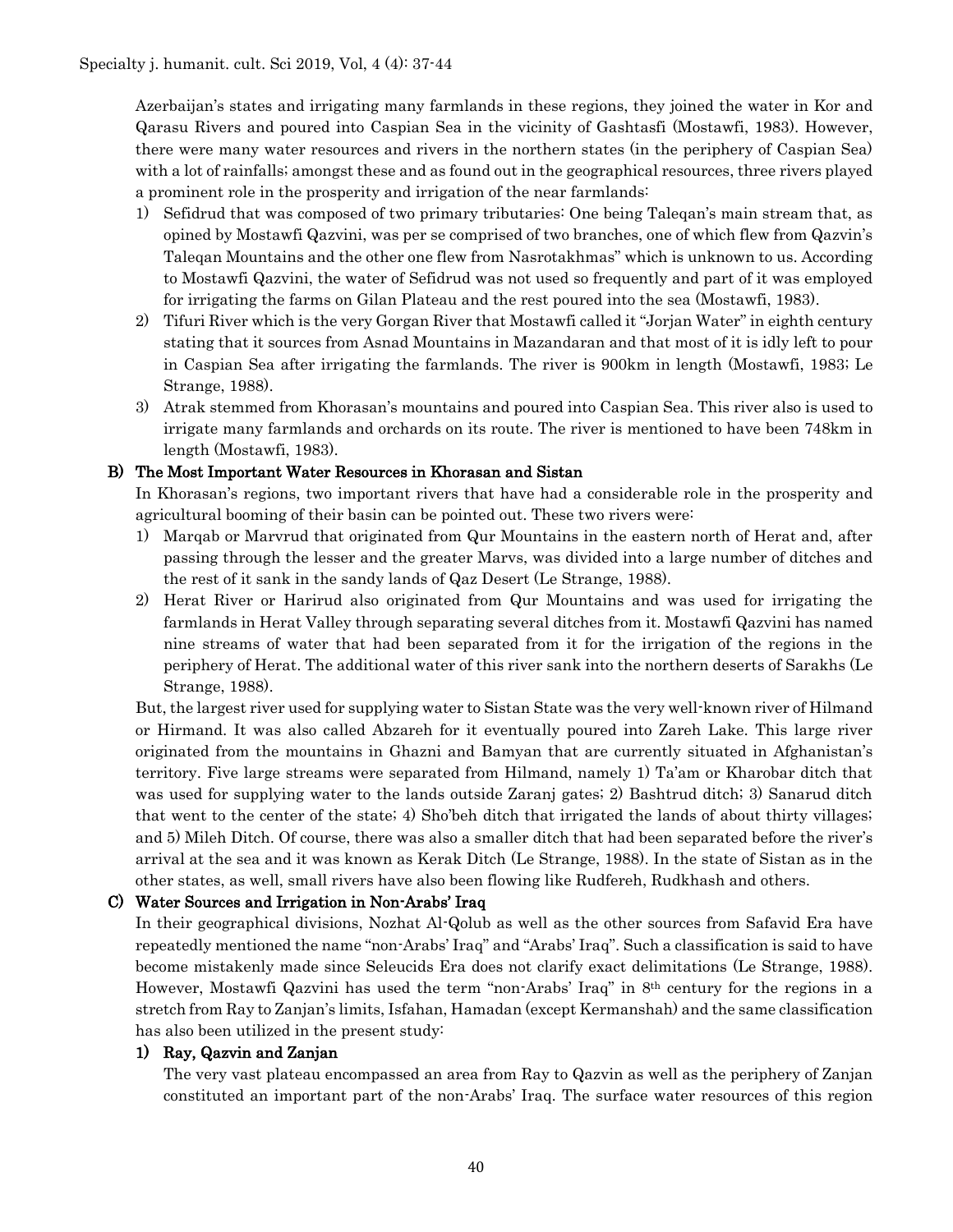were abundant because a number of its rivers and springs were seasonal. Thus, a large number of aqueducts had been constructed for compensating the water shortage in this region but the quality and quantity of the most important rivers of this region were as explicated beneath:

- 1) Jajrud that originated from Damavand Mountains and flew into the state of Ray. It has been mentioned that about forty ditches were separated from it and their waters were exploited for the irrigation of the majority of the farmlands in this state. In spring, their extra water was poured into the deserts and reportedly the river has been 187km in length (Mostawfi, 1983).
- 2) Kuhrud (Gohar Rud) that originated from Taleqan and Qazvin Mountains and several ditches were separated from it in Savajbolaq Region. There were regions in Shahriyar and Ray states cultivated and irrigated with these waters. In spring, the additional water sank in the deserts and its length has been mentioned to have been 156km (Mostawfi, 1983).
- 3) The other rivers of this part of non-Arabs' Iraq were Karaj river (near Tehran), Kordan Rud, Kharqan Rud and others (Mostawfi, 1983).

But, as the second capital of Safavids and a part of the non-Arabs' Iraq, Qazvin had many gardens and farms so it has been in need of a vast irrigation network for the surface waters since the rivers and springs were not sufficient for irrigating them. In addition, there was not a river with plenty of water in Qazvin and its peripheral regions and the water of the existent rivers was mostly supplied by the snow and a few springs. Due to the same reason, these rivers had water from late winter to early spring but they became dry during the hot seasons (Mostawfi Qazvini, 1985). Thus, several aqueducts have been excavated to supply the city and the farmlands with their needed water.

## 2) Saveh, Qom and Isfahan:

These regions formed another part of the non-Arabs' Iraq. Besides the small rivers and aqueducts, a vast part of the farmlands were irrigated in Saveh by the water from Mazdaqan Rud or Rud Saveh that was also known as Gawmaha or Gawmasa originating from Alvand Mountains in Hamadan and joining somewhere on its route to Qomrud. It was with the construction of a dam in the vicinity of Saveh on this river that the states of Saveh and Aveh were irrigated. Mostowfi Qazvini mentioned 249km for the length of river in Saveh and stated that its spring sewage sank in the desert (Mostawfi, 1983; Le Strange, 1988). He also added that the other notable river of this region is Qomrud or the river of Qom that stems from the mountains in the state of Jarbadeqan (Golpayegan) and, after irrigating the farmlands in Jarbadeqan and Qom, its surplus water is discharged into the desert. The length of this river has also been mentioned to have been 187 kilometers (Mostawfi, 1983).

In general, the most frequent regulations reflected in the Safavid Era's sources about the quality of exploiting the water resources pertain to the irrigation rules in the watershed of Zayandehrud River. The thing that caused the standardization of this river's exploitation conditions was that Isfahan, as the third and the most important capital of Safavids, and the lands in its periphery had to be irrigated by this river. The author of Nozhat Al-Qolub had the following words about the appellation of this river: "This river has such a property that if a dam is constructed in a position on it, its source would still produce so much water forming a large river and this is why it is called Zayandeh Rud (generative river) and it is also called Zarrinrud [golden river] for the reason that nothing of its water is left idle and the whole water is applied" (Mostawfi, 1983). He mentioned 436km as the length of Zayandeh Rud and some others have also written 530km as its length with 105 Maddi (main ditch) separated from both of its sides. As for the appellation of the Zayandeh rud's tributaries, Campfer wrote that the first (main) tributary is called "Maddi" no matter how long it is. The branch separated from Maddi is called "Jadval" [stream] and the narrow channel separated for irrigating the farmlands and supplying the people's houses with water is called "Jouy" [ditch]4.

<sup>4</sup> Campfer, Ibid, p.188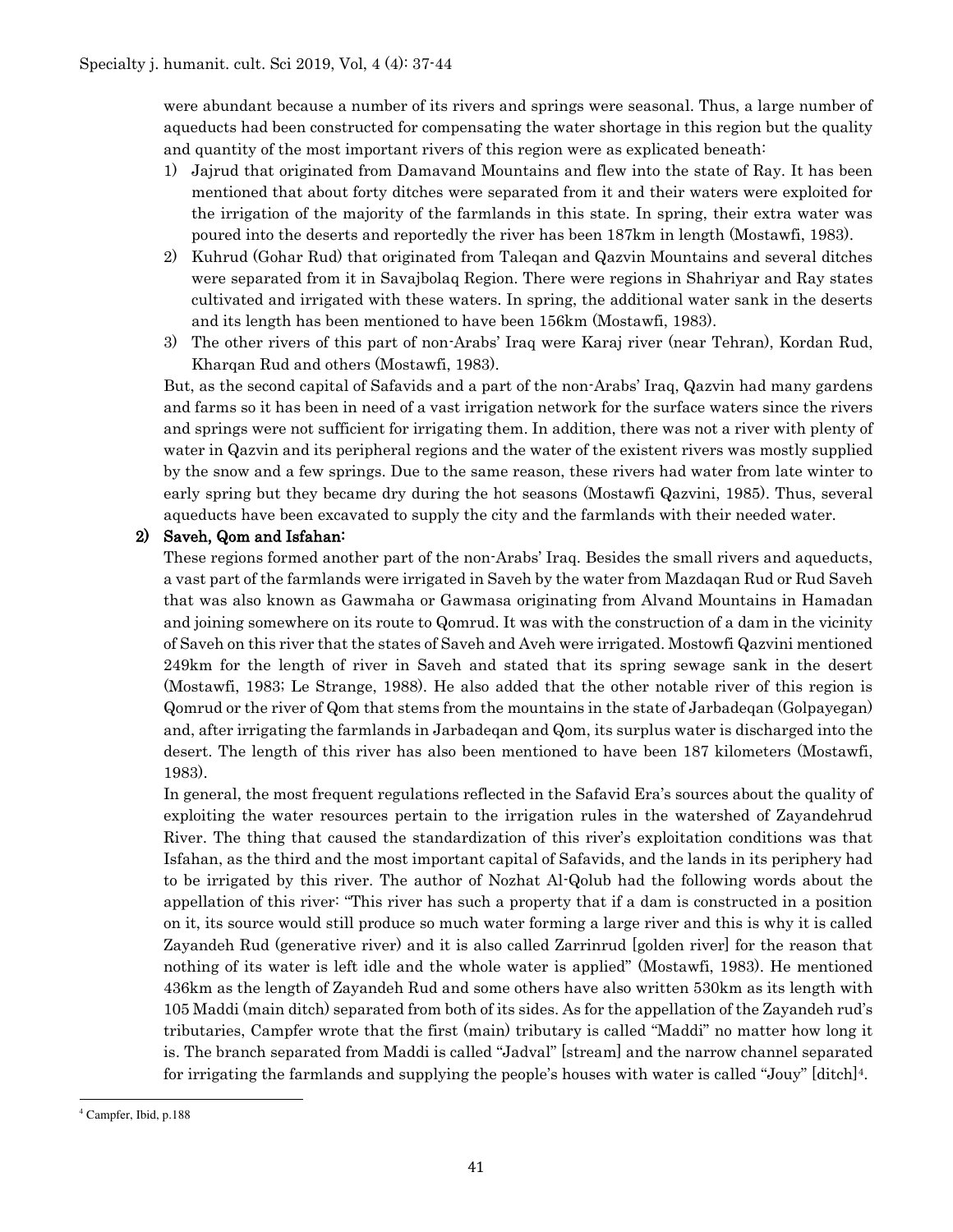## 3) Southern Regions of Iran

But, the most important rivers that irrigated the other southern regions in Iran are the followings:

- 1) Dejil: Khuzestan State was actually irrigated more by Karun and its tributaries. Arabs had given the name Dejil, meaning the small Tigris to Karun so that it might not be taken for the real Tigris by mistake. Since this river passed through Ahwaz, it was also termed "Ahwaz's Dejil" (Le Strange, 1988)<sup>5</sup>.
- 2) Karkheh: It was called Nahr Al-Sus by Arabs and it irrigated a vast part of the lands in Khuzestan. This river flew from Alvand Mountain in Hamadan and joined the waters of Dinvar and Silakhor and Khormabad and Kajaki and passed altogether through Howaizeh. After joining the waters of Dezful and Tostar (Shushtar), this river poured into Arvandrud (Shat Al-Arab) and its length has reportedly been 748km (Le Strange, 1988).
- 3) Kor: It was one of the most important rivers in the state of Fars with its origin being Karvan Region in the south of Ojan. After irrigating the regions of the higher and the lower Karbals and the other regions and farmlands, Kor River eventually poured into Bakhtegan Lake. Mostawfu Qazvini has written 705km as the length of this river (Le Strange, 1988; Mostawfi, 1983).
- 4) Sakan Rud: It is also called Zakan by Mostowfi Qazvini who stated that it has been the most useful river in Fars with a length of 312km and eventually pours into the sea of Pars in Siraf region (Mostawfi, 1983). The other rivers of Fars State were Ratin, Ahanin, Jarshiq, Tab (Jarrahi), Shirin, Rudshapour and so forth (Mostawfi, 1983; Le Strange, 1988).
- 5) Halilrud and Divrud that have been flowing in Kerman State; Divrud was enumerated amongst the important rivers of the state that originated from the periphery of Jiroft. It has been stated that it has been flowing on a sharp and steep bed and this is why it was called so (Mostawfi, 1983).

# D) Arabs' Iraq

In Arabs' Iraq region, there have been two rivers called Tigris and Euphrates that played a significant role since long ago in the expansion of the region's agriculture and prosperity. Since the time they gained access to this region, Safavids used these water resources for improving the region's agriculture.

1) Euphrates (Mostawfi, 1983)<sup>6:</sup> As it was mentioned, extensive irrigation networks had been formed in Mesopotamia since the past times. In Safavid era, as well, and due to the feeling of sincerity for the holy shrines, kings of this dynasty used to pay a great deal of attention to Iraq. Therefore, they seized any opportunity for the prosperity and development of this region. It was Shah Ismail I (1528- 1551) who, for the first time in 1535 and after the conquering of Arabs' Iraq, commanded the reestablishment of the ditch that had been stretched by Ata Malek Esfarayeni from Euphrates to Najaf but destroyed during the Mongols Era. This important task was assigned to Qazi Jahan Qazvini who made a lot of efforts and spent a sum of money over ten thousand tomans to revitalize the ditch which became afterwards known as the holy ditch. It is stated that the ditch has been the source of income up to two to three thousand tomans annually for the holy shrines of the immaculate Imams (peace be upon them)7. Then, Shah Abbas I (1617-1659) who had gone to Arabs' Iraq in 1953 ordered after paying a visit to the honorable holy shrines of Kazemain and Najaf, the dredging of the river that had been stretched or reestablished by the command of Shah Ismail I from Euphrates to Najaf. He also commanded the digging of an aqueduct from Kufa for carrying water towards the lake (pond) in Najaf thereby to provide the residents inside and in the periphery of Najaf who used the bitter and salty water of the wells with fresh water (Turkman, 2003).

<sup>5</sup> according to Le Strange, the term "Karun" has been taken from Kuhrang Terminology.

<sup>&</sup>lt;sup>6</sup> Mostawfi Qazvini writes that Euphrates was called so for the pleasantness of its water because Arabs call Euphrates every water that is lucid, sweet and pleasant <sup>7</sup> Buraq Qazvini, "Jawaher Al-Akhbar", p.27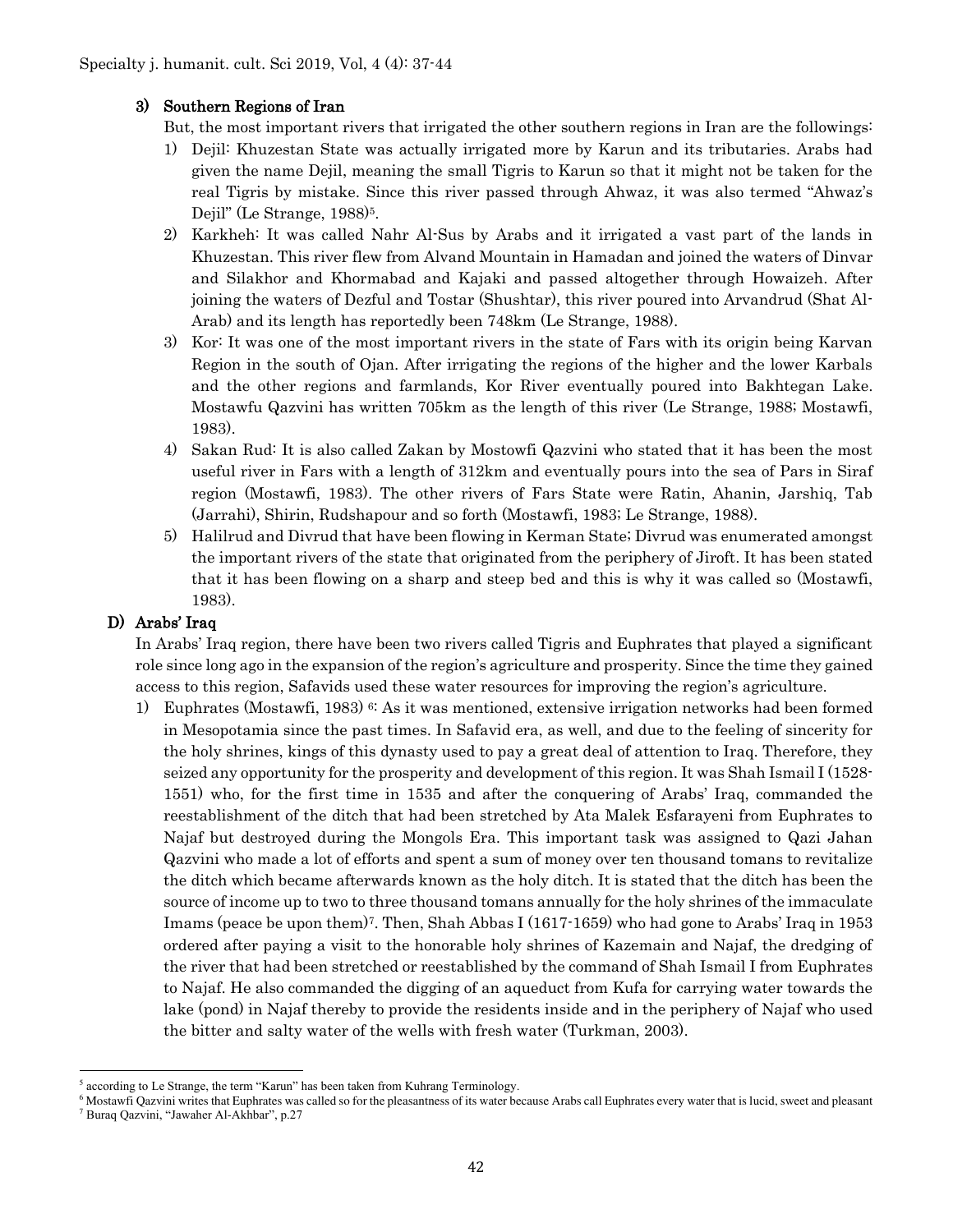2) Tigris: The second large river that was used for irrigating many of the regions and lands in Arabs' Iraq was Tigris that had been stretched in a long length along Euphrates. Due to the same reason, the vast region situated between these two rivers was called Mesopotamia. Mostowfi Qazvini stated that the water of Tigris stems from Amad and Selseleh Mountains and the waters from many springs pour into them. After passing through Rum and Arman states, this river is added in its volume with the waters of Arman in the beginning of the Arabs' Iraq territory and also with the waters of Nahravan somewhere down Baghdad. However, in the lower middle part, five important ditches have been separated from it, namely 1) Tigris Ditch; 2) A'araf ditch; 3) Ja'afar ditch; 4) Maisan Ditch; and, 5) Sasi Ditch (Mostawfi, 1983). Tigris joins Euphrates and the waters of Khuzestan further down the village of Matareh and forms Arvandrud (Shat Al-Arab). He has written 1872km as the length for Tigris (Mostawfi, 1983).

## Conclusion

This study dealt with one of the important and, in the meantime, less attended issues of the history, i.e. water system in Safavid Era. After presenting an overview of Safavid Era Iran's historical geography and its geographical divisions, irrigation forms were explored.

Safavid Dynasty that ruled Iran for about 221 years during the years from 1501 to 1735 inherited a country that had undergone intensive declines in its economic power due to the numerous domestic problems and distresses and foreign battels and invasions; the farmlands had been destroyed and the streams of water and aqueducts had been completely diminished and thousands of the society's generative and active forces had been completely eradicated as a result of the domestic wards. Resultantly, the market stagnation, roads' insecurity and absence of order had caused the domestic and foreign business to be in its minimum possible extent.

During the antecedent Safavid Era, especially during the governance of Shah Ismail I, not much of a change is seen in the irrigation system. During the governance of Shah Tahmasb I, as well, reformations in the various agricultural and irrigational grounds (as a sub-branch thereof) have been reported with its Tajik functionaries having practically had no power to counteract the authority of Turk Qizilbash Amirs.

Since Shah Abbas I's period, the first transformations were commenced in the irrigation system and efforts were made for improving and changing it and they were even continued till the preliminary era of Pahlavi Dynasty in such a way that Sharden called unprecedented the aqueducts excavated in this period.

Zayandehrud had vital importance to the capital of Safavids and followed a standard system that was kept ongoing for long years. Of course, many interventions were also carried out by Safavids in the other lands of their empire as outlined above.

It can be summarily stated that such reformations and interventions caused the relative improvement of the agricultural status and increase in its agricultural productions and brought about sustainable evolution in the irrigation system.

#### References

- 1. Claus, M. R., (1970), System of states during Safavid Era, tr. Kilavus Jahandari, Tehran, Book Translation and Publication Foundation, p.29
- 2. Lambton, A., (1993). Continuation and evolution in the middle epoch of Iran's history, tr. Ya'aghoub Ajand, Tehran, Nay.
- 3. Lambton, A., (2014). Landlord and peasants in Iran, tr. Manuchehr Amiri, 5th ed., Tehran, scientific and culture publication institute
- 4. Lawrence, L., (1985), Downfall of Safavid Dynasty and the days of Afghanis' domination in Iran, Amineh Publication Center, p.5